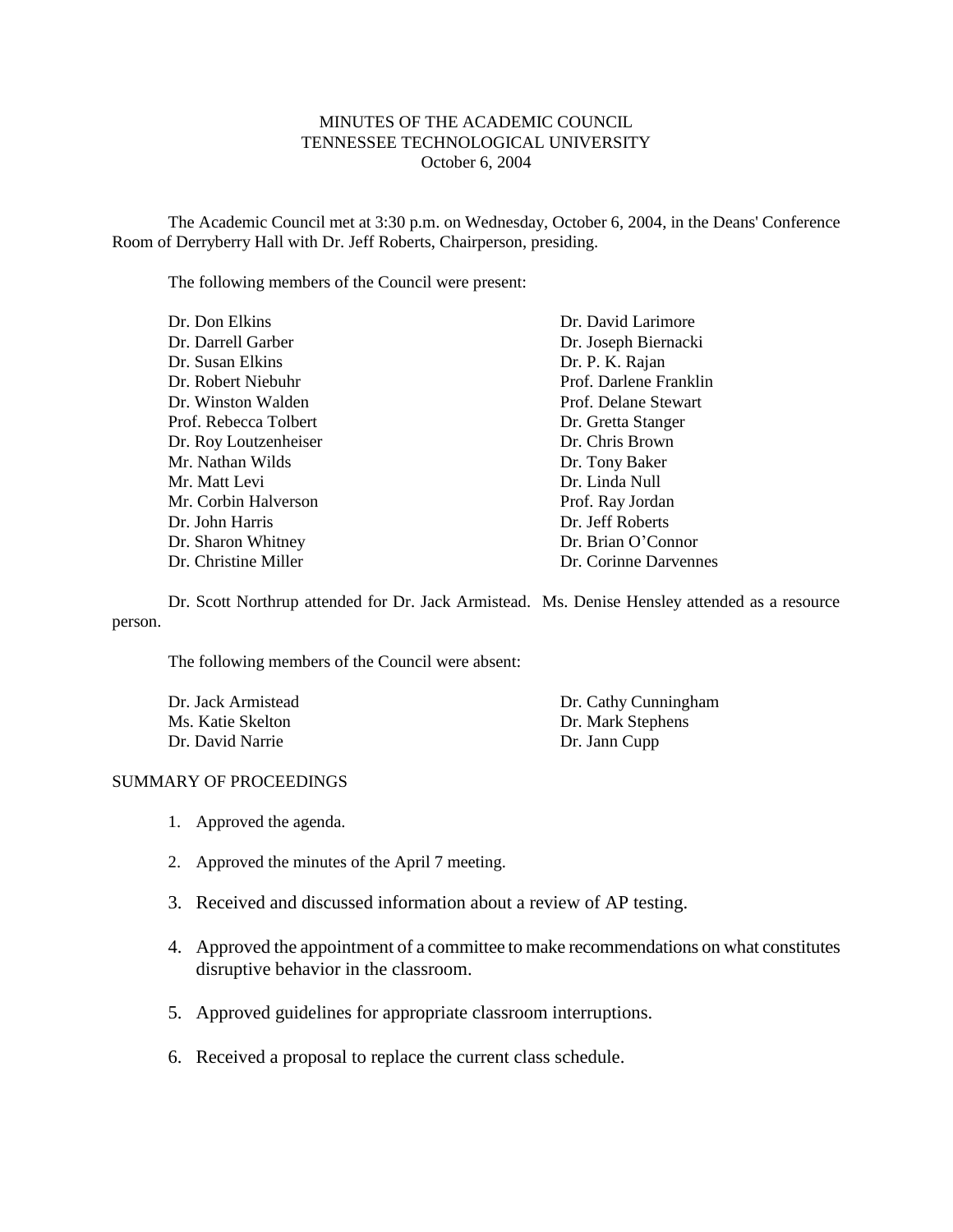## Academic Council 10/6/04 - Page 2

#### Credit for Advanced Placement Courses

Dr. Barker reported that we had received a complaint from one of the principals in the Putnam County school system about what higher education in Tennessee would accept as advanced placement. Actually, most of the TBR institutions, including Tennessee Tech, accept 3 on humanities and social sciences and 4's and 5's in science and mathematics. At the same time we received new information from the College Entrance Examination Board describing how the test is occurring now and a new set of recommendations. Dean Armistead has shared the recommendations with departments, so there may be a recommendation for a change at a later date. Dr. Barker said that periodically we look at Advanced Placement, and it is probably time to rethink AP.

Professor Tolbert said that CEEB is trying to have all the tests re-reviewed by 2005-06. Initially, we intended to have the International Baccalaureate Program as part of today=s discussion, but it will be presented at the November Council meeting.

### Appointment of a Committee to Make Recommendations on Disruptive Classroom Behavior

Dr. Roberts said that the request to appoint a committee to make recommendations on disruptive classroom behavior was forwarded to him from Dr. Barker via the Women=s Center. Those faculty members who have agreed to serve on the committee are Corinne Darvennes, Sharon Whitney, and Brian O=Connor. Matt Levi was nominated and agreed to serve as a student representative on the committee.

Dr. Barker said that disruptive behavior means different things to different faculty members; consequently, it is hard to write one policy for all faculty members. However, the instructor should have his or her own definition of disruptive behavior spelled out in the syllabus for each class. Dr. Barker said that faculty are allowed to put things in their syllabi if it is in the *Faculty Handbook*, but currently disruptive behavior is not covered in the *Handbook*. Only the Academic Council has the authority to decide what should be in the syllabus, so Dr. Barker said what we need is some statement to allow faculty to clearly state on their syllabus what they consider to be disruptive behavior in the classroom, and this statement would be given to the students before the class starts. In response to a freedom of speech question, Dr. Barker said that TBR General Counsel has said that freedom of speech does not supersede the faculty member=s responsibility to create a reasonable learning environment. It was pointed out that the *Faculty Handbook* defines what must be included on the syllabus, but it does not exclude other things.

Dr. Roberts said he would be in touch with the committee members about a time for the first meeting.

### Appropriate Classroom Interruptions

A recommendation for appropriate classroom interruptions was distributed to the Council with today=s agenda. Dr. Roberts said that this issue has already come before the Faculty Senate,